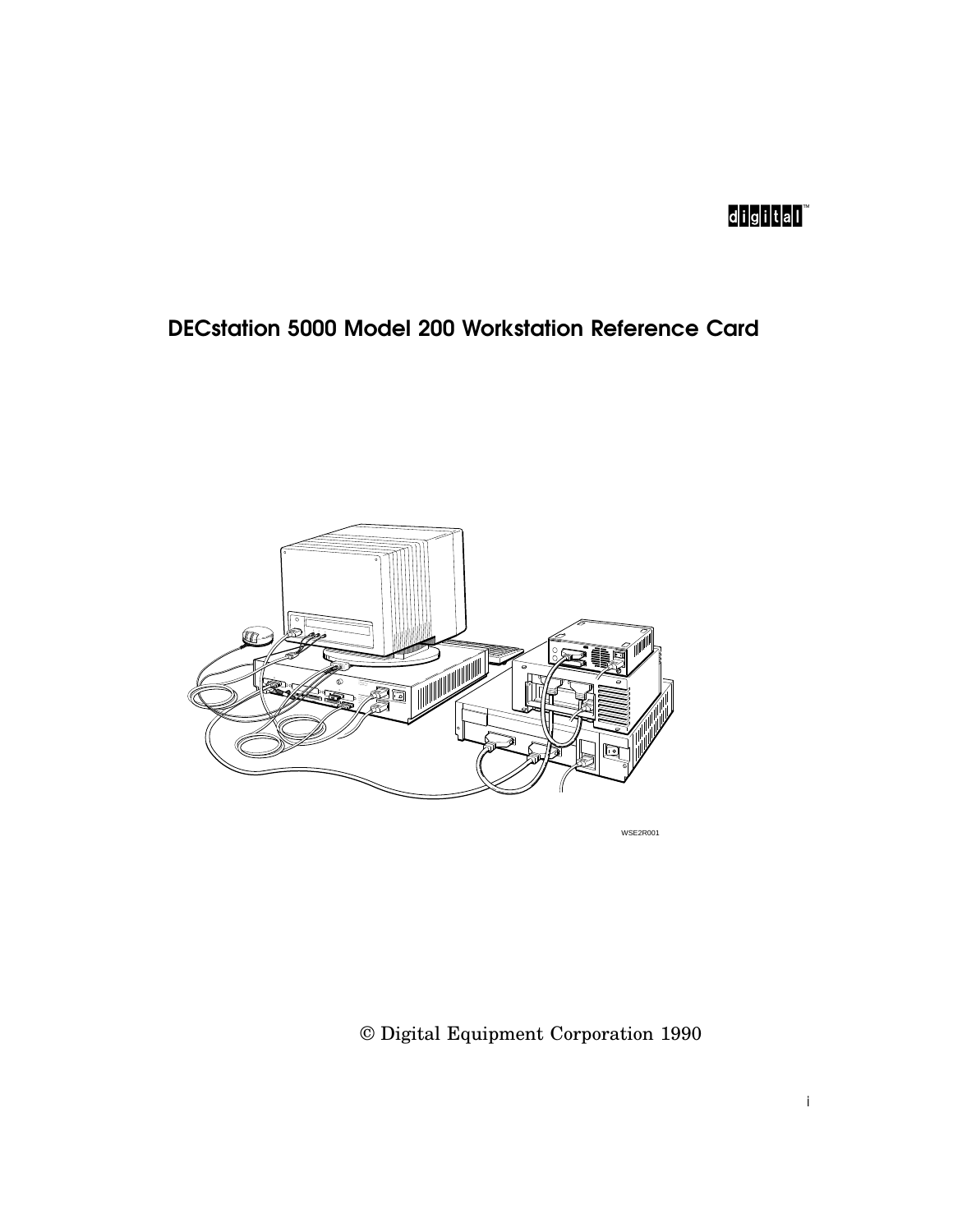| Command                | <b>Description</b>                                                                                                     |  |
|------------------------|------------------------------------------------------------------------------------------------------------------------|--|
| boot                   | Boots using the boot environment variable.                                                                             |  |
| boot 5/tz5/ymunix -a   | Boots the system software from the tape drive on the base<br>system SCSI connector set at SCSI unit 5.                 |  |
| boot $5/rz0/m$ unix -a | Boots the system software from the optical compact disc drive<br>on the base system SCSI connector set at SCSI unit 0. |  |
| boot 6/mop -a          | Boots the system software from the network.                                                                            |  |

|  | <b>Table 2. Configuration Display Commands</b> |  |  |
|--|------------------------------------------------|--|--|
|--|------------------------------------------------|--|--|

| Command           | <b>Description</b>                                                                         |
|-------------------|--------------------------------------------------------------------------------------------|
| cnfg              | Displays the general configuration for the base system.                                    |
| $cnfg$ 0          | Displays a detailed configuration for option slot 0.                                       |
| cnfg1             | Displays a detailed configuration for option slot 1.                                       |
| cnfg $2$          | Displays a detailed configuration for option slot 2.                                       |
| cnfg <sub>5</sub> | Displays a detailed configuration for the SCSI connector in option slot<br>5.              |
| cnfg 6            | Displays a detailed configuration for the ThinWire Ethernet connector<br>in option slot 6. |
| cnfg <sub>7</sub> | Displays a detailed configuration for the system and memory modules<br>in option slot 7.   |

#### Table 3. SCSI Commands

| Command           | <b>Description</b>                                                                                              |
|-------------------|-----------------------------------------------------------------------------------------------------------------|
| cnfg $5$          | Displays all SCSI devices attached to the base system SCSI controller.                                          |
| init 5            | Resets the SCSI devices attached to the base system SCSI controller.                                            |
| t $5$ /target 5   | Tests the unit on the base system's SCSI controller set to SCSI<br>unit 5.                                      |
| t $5$ /target 5 w | Tests the unit on the base system's SCSI controller set to SCSI<br>unit 5. Allows write access during the test. |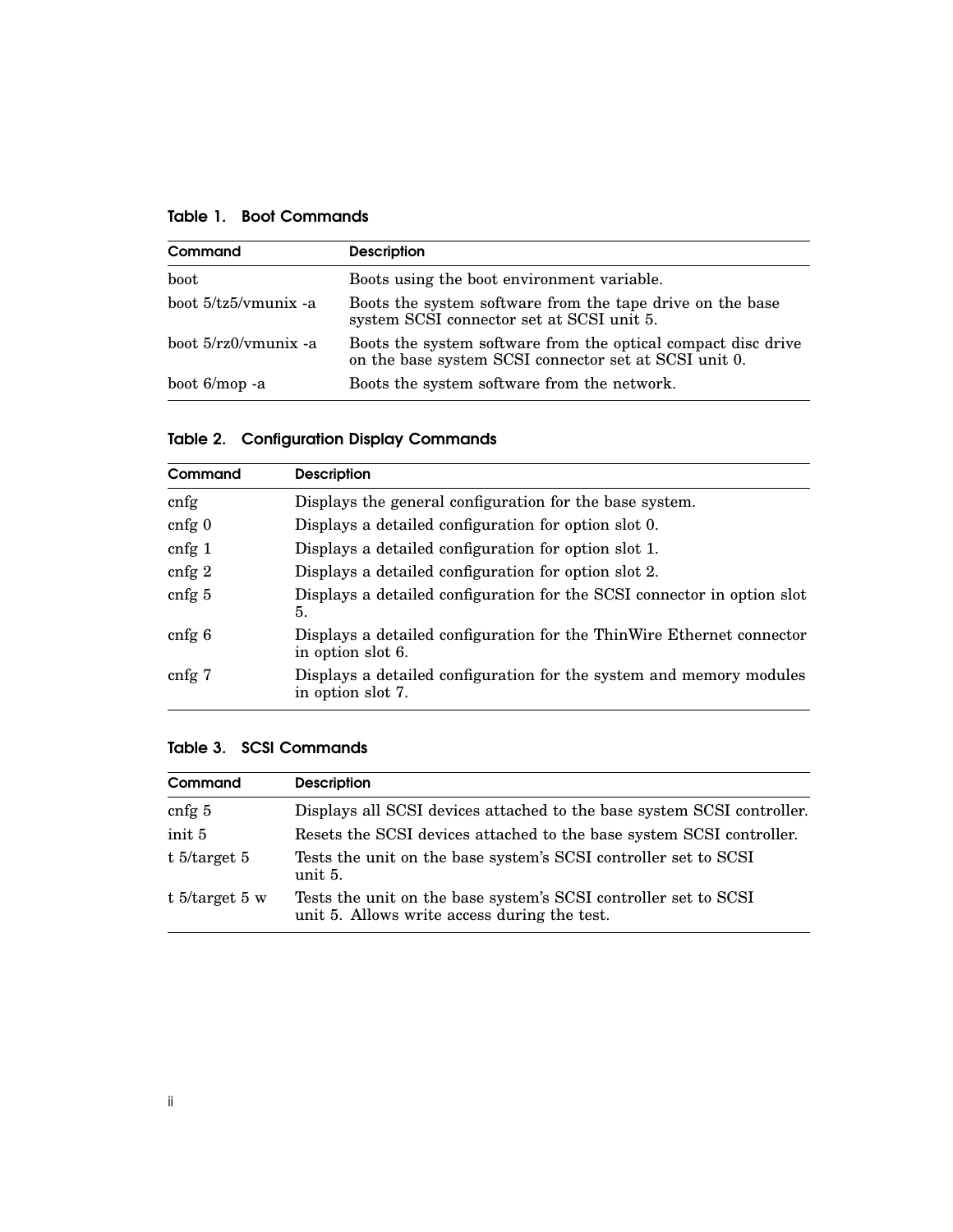| Command    | <b>Description</b>                                                                |  |
|------------|-----------------------------------------------------------------------------------|--|
| init       | Resets the system.                                                                |  |
| passwd     | Enters the current password to gain access to privileged console<br>commands.     |  |
| passwd -s  | Sets a new password. The password is in effect after the system is<br>reset.      |  |
| passwd -c  | Clears the existing password.                                                     |  |
| test       | Tests the entire system.                                                          |  |
| $7$ /pst-t | Tests the base system.                                                            |  |
| $0$ /pst-t | Tests the hardware connected to option slot 0.                                    |  |
| $1/pst-t$  | Tests the hardware connected to option slot 1.                                    |  |
| $2$ /pst-t | Tests the hardware connected to option slot 2.                                    |  |
| $5$ /pst-t | Tests the hardware connected to the SCSI connector (base slot 5).                 |  |
| $6$ /pst-t | Tests the cable connected to the ThinWire Ethernet connector (base<br>$slot 6$ ). |  |

Table 4. System Commands

| <b>Environment Variables</b> | Table 5. |  |  |
|------------------------------|----------|--|--|
|------------------------------|----------|--|--|

| Command               | <b>Description</b>                                       |
|-----------------------|----------------------------------------------------------|
| printeny              | Displays the value of environment variables.             |
| seteny variable value | Sets the value of an environment variable.               |
|                       | unsetenv variable value Deletes an environment variable. |

(continued on next page)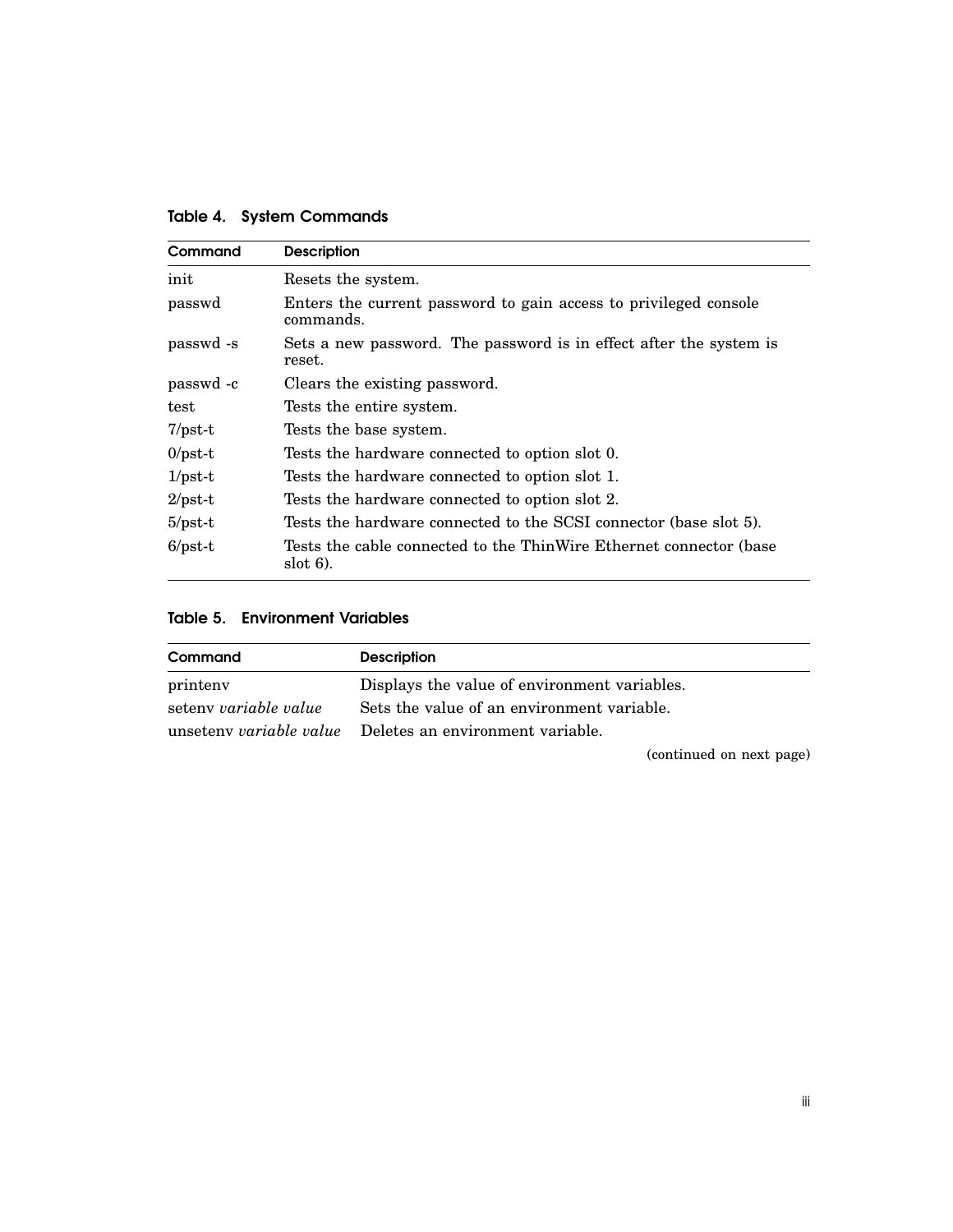Table 5 (Cont.). Environment Variables

| <b>Variable</b> | <b>Description</b>                                                                                                                                                        |  |
|-----------------|---------------------------------------------------------------------------------------------------------------------------------------------------------------------------|--|
| boot            | The default bootpath specification. Possible values include<br>$5/rz0/\text{vmu}$ $5/tz5$ , $6/\text{mop}$ , and $6/tftp$ .                                               |  |
| testaction      | Selects the level of self-test to be executed automatically.<br>Possible values are $q$ for brief tests and $t$ for more thorough<br>tests.                               |  |
| haltaction      | Specifies what action the console will perform upon powerup<br>or following a reset. Possible values are $h = \text{halt}$ , $r = \text{restart}$<br>and $b =$ bootstrap. |  |
| console         | Specifies which device is to be used as the console terminal.<br>Value $s =$ use printer port; value $0 =$ auto configure the<br>console.                                 |  |
|                 | Use the communications adapter (H8571A) that comes<br>with the workstation to attach the console terminal to the<br>workstation.                                          |  |

#### Table 6. SCSI ID Switch Settings

| <b>ID Number</b> | <b>Hard Disk Drive</b><br>RRD40 Compact Disc Drive <sup>1</sup><br>TZ30 Tape Drive <sup>2</sup> | <b>TK50Z Tape Drive</b><br>TLZ04 Tape Drive <sup>3</sup><br>RX23 Floppy Disk Drive<br>RX33 Floppy Disk Drive |
|------------------|-------------------------------------------------------------------------------------------------|--------------------------------------------------------------------------------------------------------------|
| 7                | Reserved                                                                                        | Reserved                                                                                                     |
| 6                | Up Up Down                                                                                      | Down Down Up                                                                                                 |
| $\overline{5}$   | Up Down Up                                                                                      | Down Up Down                                                                                                 |
| 4                | Up Down Down                                                                                    | Down Up Up                                                                                                   |
| 3                | Down Up Up                                                                                      | Up Down Down                                                                                                 |
| $\overline{2}$   | Down Up Down                                                                                    | Up Down Up                                                                                                   |
| 1                | Down Down Up                                                                                    | Up Up Down                                                                                                   |
| $\theta$         | Down Down Down                                                                                  | $Up$ $Up$ $Up$                                                                                               |

 $\rm ^1S$  witch 4 on the RRD40 optical compact disc drive has no effect on the ID number.

 $2$ Switch 1 (the left switch) on the TZ30 tape drive should always be in the up position. ID switch settings listed for this drive start with switch 2.

 $3$ Switch 1 (the left switch) on the TLZ04 tape drive should always be in the down position. ID switch settings listed for this drive start with switch 2.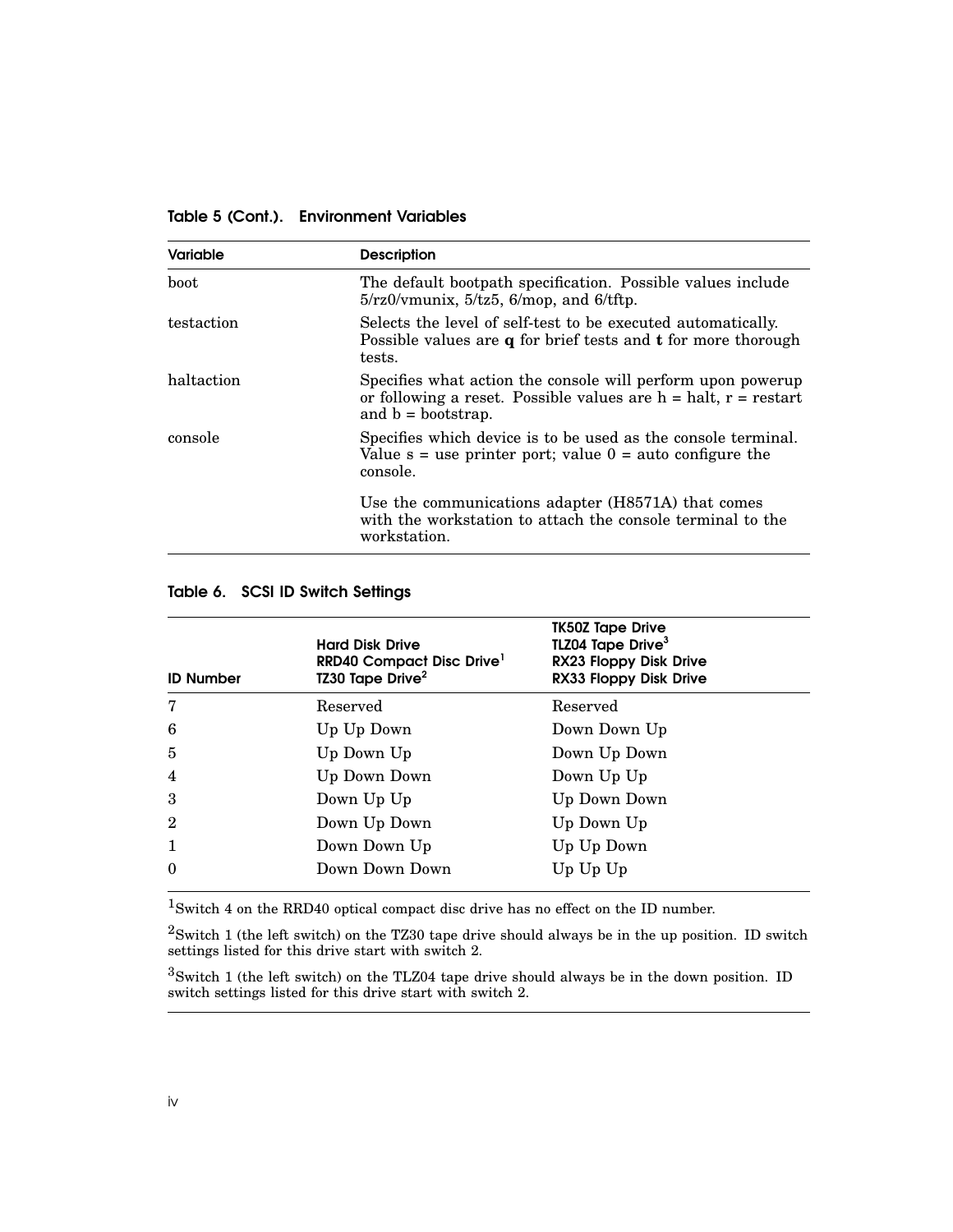